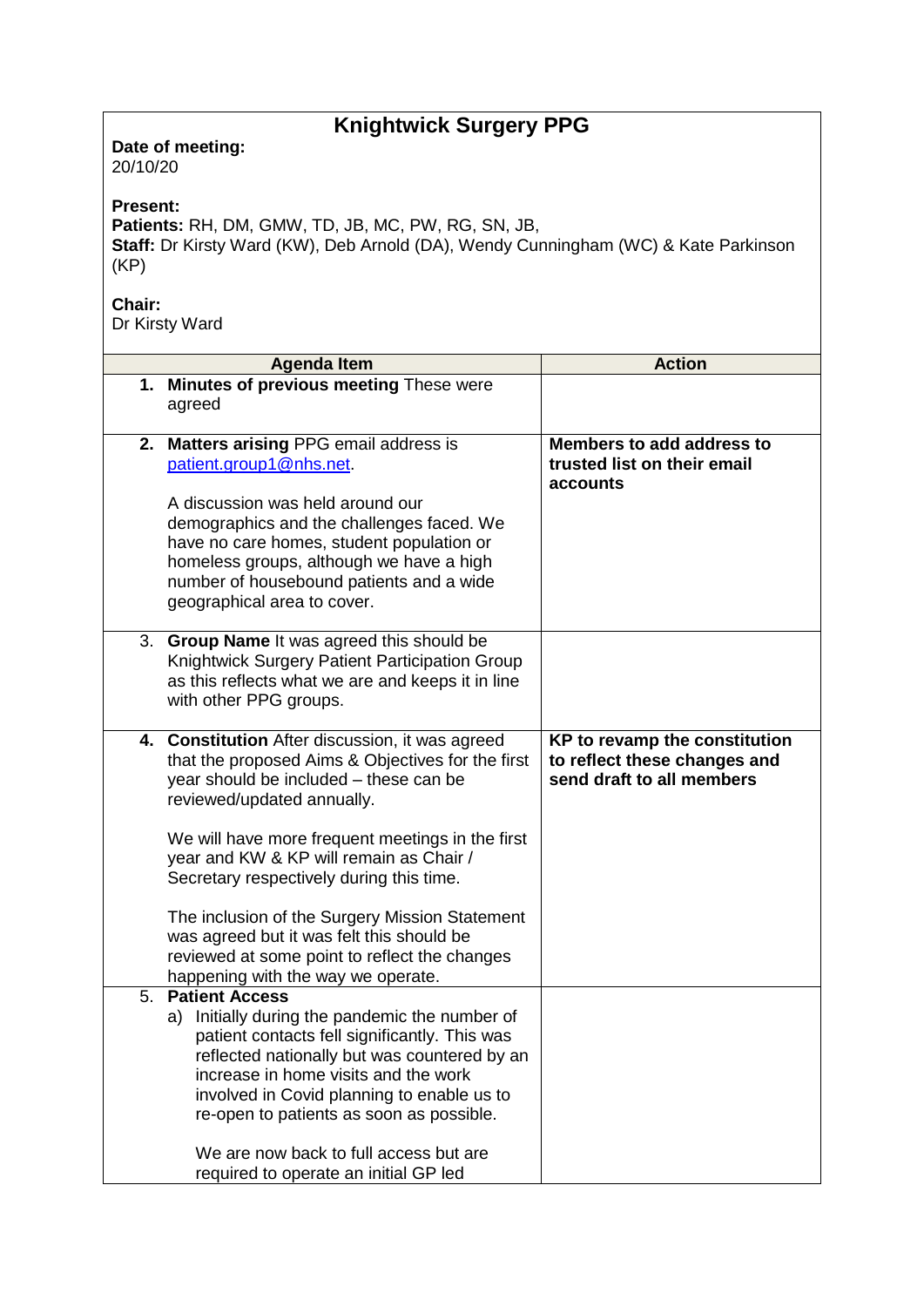|    | could try to promote this.                                                                                                                                                                                                                                                                                                                                      |                                |
|----|-----------------------------------------------------------------------------------------------------------------------------------------------------------------------------------------------------------------------------------------------------------------------------------------------------------------------------------------------------------------|--------------------------------|
|    | We are unsure how much awareness there<br>is of our Online Consultation facility. We                                                                                                                                                                                                                                                                            |                                |
|    | The platform we use does limit us to how<br>much we can adapt certain aspects of it.<br>However, it is tailored to GPs so does<br>provide updated health information<br>automatically.                                                                                                                                                                          | <b>KP to email PPG members</b> |
|    | There is concern about how busy our<br>website is and how this may impact ease of<br>use. It was suggested that we ask the wider<br>PPG group to review the site and submit<br>ideas on how to pare it down.                                                                                                                                                    |                                |
|    | It was agreed that creating a survey<br>regarding this is not a good use of<br>time/resources at this time. We may<br>consider doing this at a later date.                                                                                                                                                                                                      |                                |
| b) | We discussed the use of IT and how we<br>could support our patients to use it.                                                                                                                                                                                                                                                                                  |                                |
|    | It was suggested that Covid future planning<br>is added as a standing agenda item.                                                                                                                                                                                                                                                                              | KP to add to agenda            |
|    | We are living with an ever changing<br>situation and dealing with high volumes of<br>calls and appointments. We will need to<br>continue to adapt as a practice in the way<br>we offer services.                                                                                                                                                                |                                |
|    | Several members of the group reported<br>positive experiences around ease of access<br>to services.                                                                                                                                                                                                                                                             |                                |
|    | It is inevitable that some things were missed<br>in the early days but we now feel we are<br>back on track in terms of referrals, scans etc<br>and being able to see patients face to face.<br>Homeworking staff did contact vulnerable<br>and frail patients during the first lockdown to<br>provide support and help identify health /<br>social care issues. |                                |
|    | telephone triage system. This has led to<br>some duplication, particularly where a face<br>to face appointment is deemed necessary.<br>The Government is conducting research into<br>GP/Patient activity but it is unclear which<br>data they will extract to use for this.                                                                                     |                                |